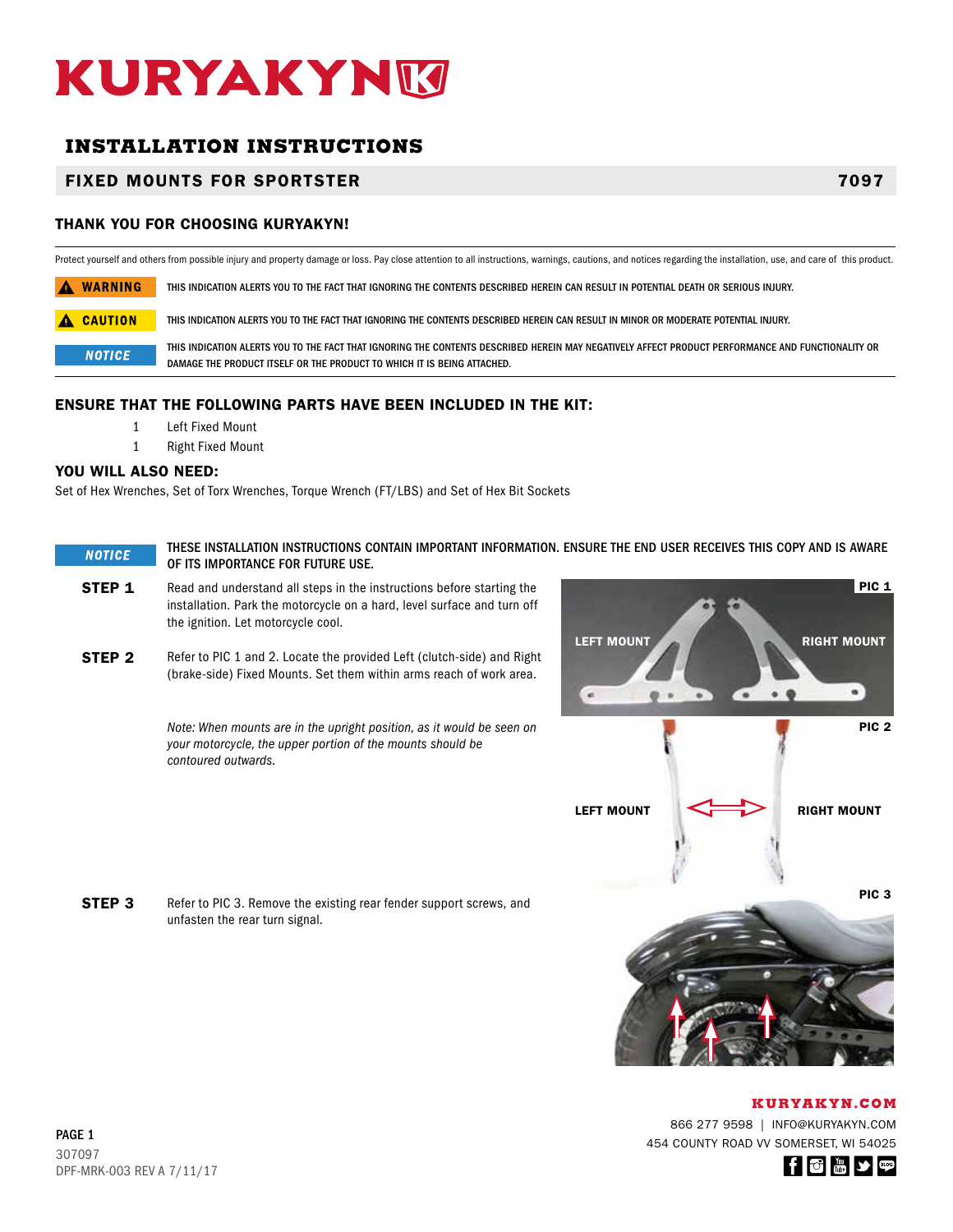# KURYAKYNM

# **INSTALLATION INSTRUCTIONS**

## FIXED MOUNTS FOR SPORTSTER 7097

#### -CONTINUED-

**STEP 4** Refer to PIC 4 and 5. Locate the Right (brake-side) Fixed Mount. Be sure the protective film side of the mount is facing in towards the rear fender. Slide the Fixed Mount between the rear fender and rear fender support. Be sure the slotted hole on the bottom of the Fixed Mount slides over the top of the rear turn signal light's wire and hardware. Align the mounting holes of the rear fender support, Fixed Mount, and rear fender.

*Note: Be sure the rear turn signal light's wire is not bent or pinched.*

**STEP 5** Refer to PIC 6 and 7. Locate the hardware that was removed in Step 3. Fasten the rear turn signal, Fixed Mount, and rear fender support to the rear fender. Fully tighten all hardware.

#### TORQUE VALUE FOR REAR FENDER SUPPORT SCREW: 12-18 FT-LBS (16.3-24.4 NM)

- **STEP 6** Repeat Steps 3 through 5 for the left (clutch) side.
- **STEP 7** Locate Multi-Purpose Backrest (P/N 1660 or 1661 sold separately). Test fit the backrest between the fixed mounts. The Backrest should slide easily between the fixed mounts.
- **STEP 8** Refer to PIC 8 through 10. Install the backrest to the Fixed Mounts by inserting one of the supplied (with the backrest) 5/16"-18 X 7/8" countersunk socket head cap screws through one of the supplied shoulder washers, through the Fixed Mount and threading it to the Driver/Passenger Backrest on each side. Fully tighten hardware. If these fasteners are loosened or removed, see WARNING! below.

TORQUE VALUE FOR BACKREST SCREWS: 15 FT-LBS (20.34 NM)

BOTH PIVOT/HINGE SCREWS MUST HAVE THREADLOCK COMPOUND A WARNING RE-APPLIED AND RE-TORQUED ONCE REMOVED, AFTER INITIAL INSTALLATION. FAILURE TO DO SO MAY RESULT IN UNINTENDED LOOSENING AND MAY CAUSE SERIOUS INJURY OR DEATH. THE FEMALE THREADS IN THE MULTI-PURPOSE BACKREST AND THE THREADS ON THE REMOVED SCREWS WILL NEED TO BE CLEANED TO REMOVE ANY THREADLOCK RESIDUE BEFORE RE-INSERTING. RE-APPLY LOCTITE® THREADLOCK BLUE 242® OR EQUIVALENT, AS SHOWN IN PIC 8, RE-TORQUING TO 15 FT-LBS (20.3 NM) USING A TORQUE WRENCH AND 3/16" ALLEN/HEX KEY ATTACHMENT. LET CURE PER THE THREADLOCK MANUFACTURERS INSTRUCTIONS AFTER INSTALLATION. IF YOU DO NOT WISH TO APPLY THREADLOCK, THEN ORDER A NEW SERVICE KIT, (P/N 991660) WHICH WILL CONTAIN SCREWS WITH BLUE THREADLOCK ADHESIVE PRE-APPLIED.



**KURYAKYN.COM**

866 277 9598 | INFO@KURYAKYN.COM 454 COUNTY ROAD VV SOMERSET, WI 54025